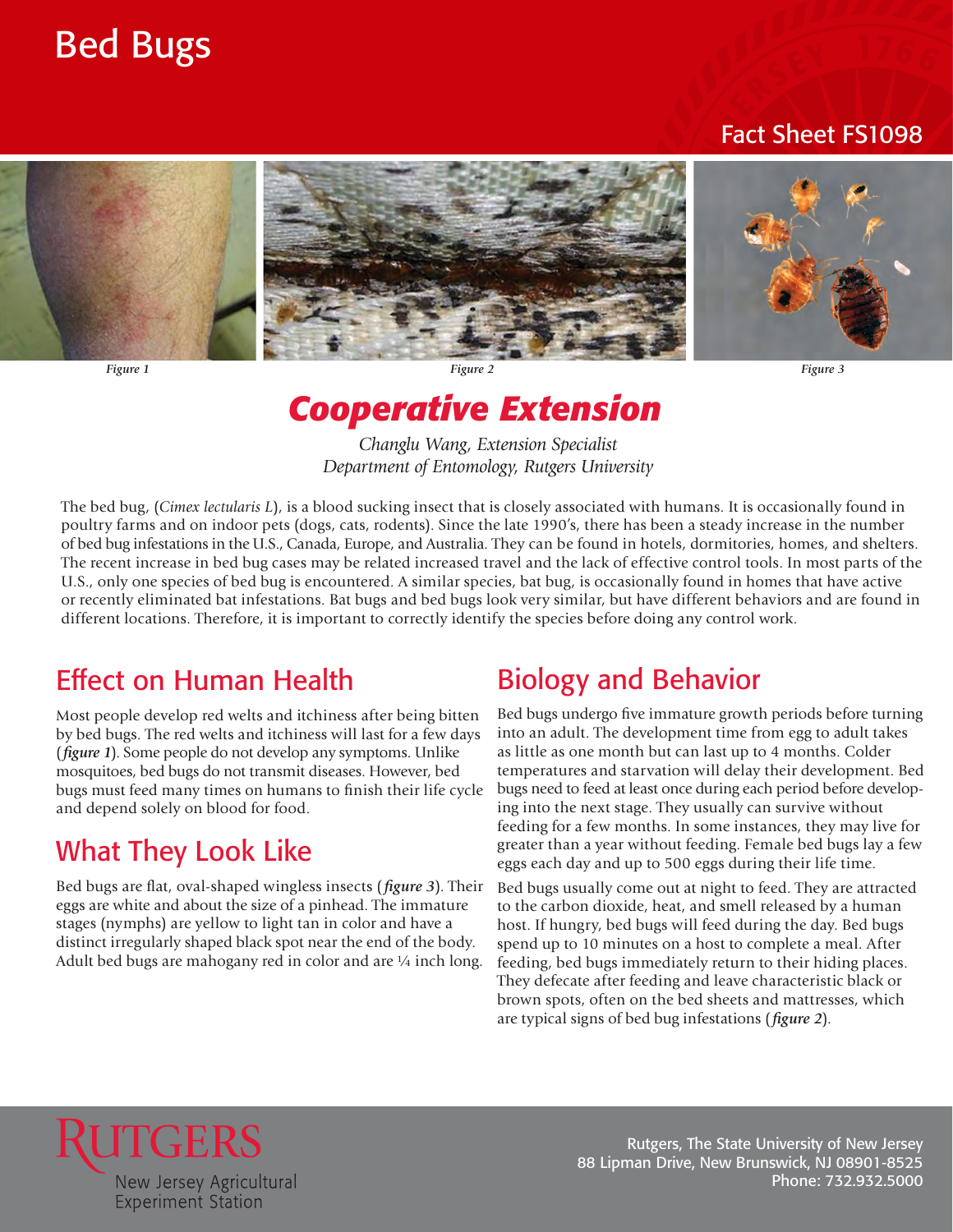of time ( *figure 2)*. They hide in the seams of mattresses and box springs, inside nail holes or other holes and crevices in the furniture, at the edges of blanket or quilts and corners, at the corners of head and food boards, behind baseboards, in holes and crevices in walls, Bed bugs are usually found in or around beds or sofas where people spend long periods on curtains, inside electric outlets, and inside any other clutter surrounding the bed or sofa. When the populations are high, bed bugs can be found throughout a room and in neighboring rooms such as bathroom and kitchen. Bed bugs spread to adjoining apartments (rooms) through hallways and other structural pathways existing in the common wall between two apartments (rooms). Long-distance spread of bed bugs is possible through human activities such as travelling or moving of infested furniture.

#### Prevention

Bed bugs are difficult to find and control because of their small size, cryptic behavior and lack of effective control tools. So it is important to keep alert and take preventative measures when travelling, moving, and bringing in used furniture from outside:

- When arriving at a hotel, inspect the mattress, box spring and head boards for signs of bed bugs.
- Conduct a thorough inspection before bringing in used furniture, clothes, and medical equipment (such as a wheelchair). Do not use any item that has bed bug signs unless all bed bugs present were killed.
- Avoid sitting on bed bug infested furniture.
- After visiting a bed bug infested room, wash your clothes and place them in a hot dryer for at least 30 minutes.
- If suspicious bites are found, immediately conduct a thorough inspection for bed bugs.

#### Control

 Because of the complexity of inspecting and treating bed bugs, and the human exposure alone will guarantee elimination of bed bugs. Multiple approaches, resident collaboration, risks associated with bed bug control treatments, it is a good idea to hire experienced professional pest control firms to handle the bed bug infestations. There are many nonchemical and chemical methods to control bed bugs. Unfortunately, none of them and long period of time (a few weeks to months) are required to successfully eliminate all bed bugs.

The following is a step-by-step approach for residents or property managers who want to control bed bugs themselves:

- collecting tools (brush, forceps, a glass jar for holding the bed bugs) ( *figure 4 and 5*). Emphasis should be placed on beds, sofas, chairs, and wheelchairs where the residents 1) Conduct a systematic inspection of the entire residence using a flashlight and Collect or kill all bed bug eggs, nymphs, and adults found during inspection. spend most of their time. Turn over and disassemble the furniture if possible to find all bed bug hiding places.
- 2) Use a hot steam machine to kill large numbers of bed bugs in heavily infested areas. Bed bugs are very susceptible to high temperatures  $(>120°F)$ .
- Safely discard heavily infested items that can not be washed or effectively de-infested 3) Immediately put infested materials (clothes, bed linens, shoes, books, toys, small furniture, electronics, curtains, etc) in heavy duty plastic bags and seal them to avoid recontamination. Wash and hot dry the items if possible. Non-washable items can be placed in a hot dryer or a freezer for a few weeks to kill all bed bugs present. by hot steam.



*Figure 4* 



*Figure 5* 



*Figure 6* 



*Figure 7*